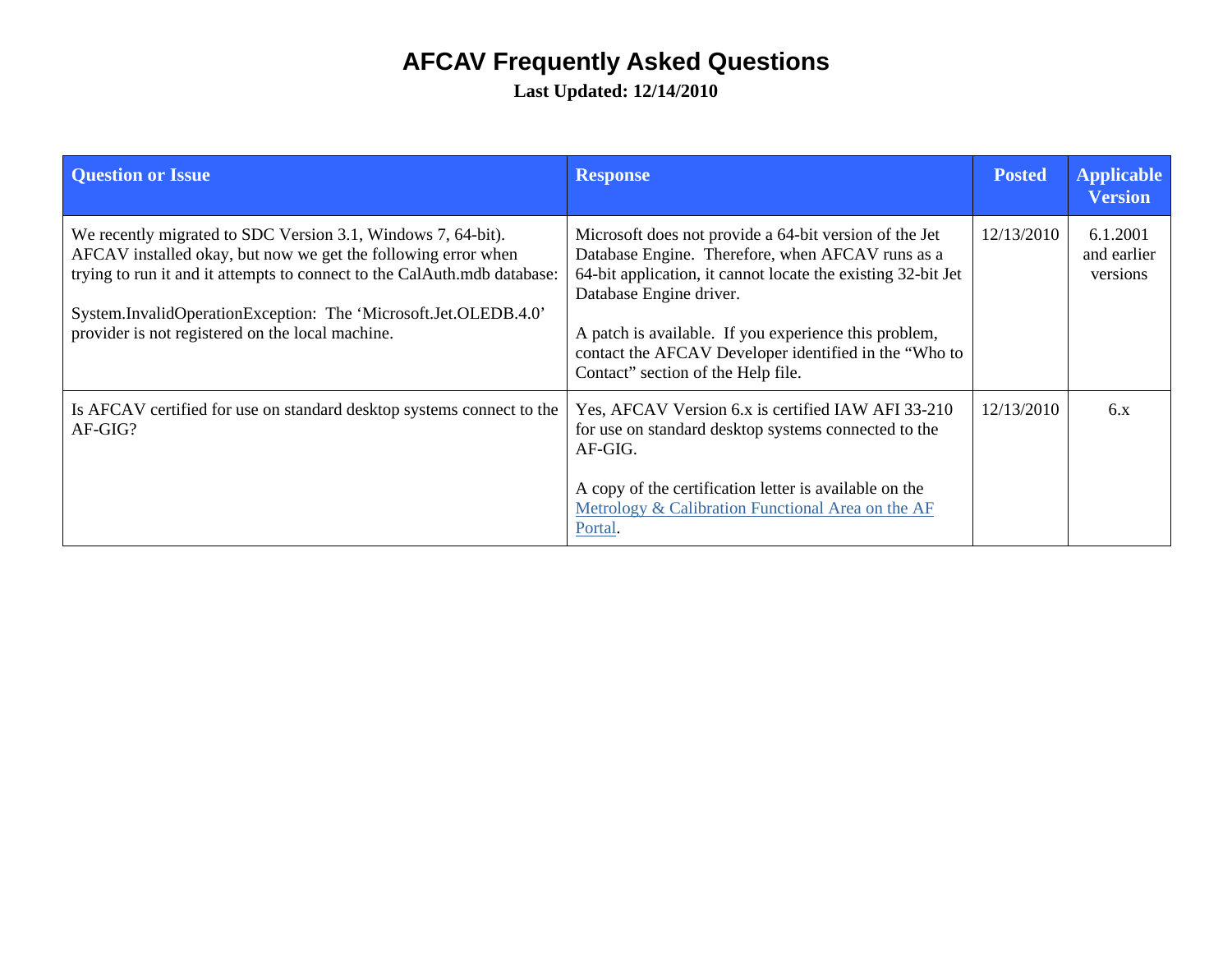## **AFCAV Frequently Asked Questions**

**Last Updated: 12/14/2010** 

| <b>Question or Issue</b>                                                                                                                                                                                                                                                                                                                                                                                                                                                                                                                                                                                                                                                                                                                                                                                                                                                                                                                                                                                                                                                                                                                                                                           | <b>Response</b>                                                                                                                                                                                                                                                                                                                                                                                                                                                                                                                                                                                                                                                                                                                                                                                                                                                                                                                                                                                                                                                                   | <b>Posted</b> | <b>Applicable</b><br><b>Version</b>        |
|----------------------------------------------------------------------------------------------------------------------------------------------------------------------------------------------------------------------------------------------------------------------------------------------------------------------------------------------------------------------------------------------------------------------------------------------------------------------------------------------------------------------------------------------------------------------------------------------------------------------------------------------------------------------------------------------------------------------------------------------------------------------------------------------------------------------------------------------------------------------------------------------------------------------------------------------------------------------------------------------------------------------------------------------------------------------------------------------------------------------------------------------------------------------------------------------------|-----------------------------------------------------------------------------------------------------------------------------------------------------------------------------------------------------------------------------------------------------------------------------------------------------------------------------------------------------------------------------------------------------------------------------------------------------------------------------------------------------------------------------------------------------------------------------------------------------------------------------------------------------------------------------------------------------------------------------------------------------------------------------------------------------------------------------------------------------------------------------------------------------------------------------------------------------------------------------------------------------------------------------------------------------------------------------------|---------------|--------------------------------------------|
| I get the following error when trying to apply the November 30 2009<br>CDs. Furthermore, AFCAV indicates that the Source Document<br>import failed. However, when I close the Source Document Manager<br>screen and view my source document dates on the About screen, they<br>show that the source document dates have been updated to November<br>30 2009. Were the Source Documents updated?<br>$\mathbf{x}$<br><b>AFCAV Source Document Manager</b><br>The following error occurred while importing the AAH source. This<br>source has been deleted from your database. To re-import it, close and<br>re-open this window and perform another CD Import.<br>: Access to the path 'C:\AFCAV DB\Docs\Thumbs.db' is denied.<br>Source: mscorlib<br>Details: System.UnauthorizedAccessException: Access to the path<br>'C:\AFCAV DB\Docs\Thumbs.db' is denied.<br>at System.IO._Error.WinIOError(Int32 errorCode, String<br>maybeFullPath)<br>at System.IO.File.InternalCopy(String sourceFileName, String<br>destFileName, Boolean overwrite)<br>at Afcav.frmImportData.DataImport(String databasePathIn, String<br>sourceIn, String sourceTOIn, Boolean deleteExistingSourceDataIn)<br><b>OK</b> | You may safely ignore this error. During duplication of<br>the CDs, a hidden windows system file, named<br>thumbs.db, was unintentionally copied to some of<br>the CDs' Docs directory. During the import,<br>AFCAV attempts to copy all the files in the Docs<br>directory to your database location. However, this<br>file, if it already exists in the destination directory,<br>may be protected from being overwritten, resulting<br>in this error when AFCAV attempts to overwrite it<br>with the CD's file and causes AFCAV to think the<br>entire import failed.<br>Fortunately, this error occurs after all the data has<br>been updated. Therefore, you may safely disregard<br>this error. Despite what the error notice states, the<br>source update has completed successfully. No<br>further action is required.<br>To verify your Source Document dates, open Help,<br>About AFCAV, and select the Source Docs button.<br>It will list all your Source Documents and their<br>respective date. As you can see, they will have<br>been updated to November 30 2009. | 11/30/2009    | 6.1.2000<br>and all<br>earlier<br>versions |
| If I already have Internet Explorer (IE) open when I select Check T.O.<br>Catalog, AFCAV opens WebATOMS in that instance of IE. Is there a<br>way to force AFCAV to launch a new instance of IE?                                                                                                                                                                                                                                                                                                                                                                                                                                                                                                                                                                                                                                                                                                                                                                                                                                                                                                                                                                                                   | Yes, you can force AFCAV to launch a new instance of<br>IE by changing a setting in your Internet Options. Open<br>IE and select the Tools --> Internet Options menu.<br>Select the Advanced Tab and uncheck the Reuse<br>windows for launching shortcuts checkbox.                                                                                                                                                                                                                                                                                                                                                                                                                                                                                                                                                                                                                                                                                                                                                                                                               | 8/2/2007      | 5.0.3001                                   |